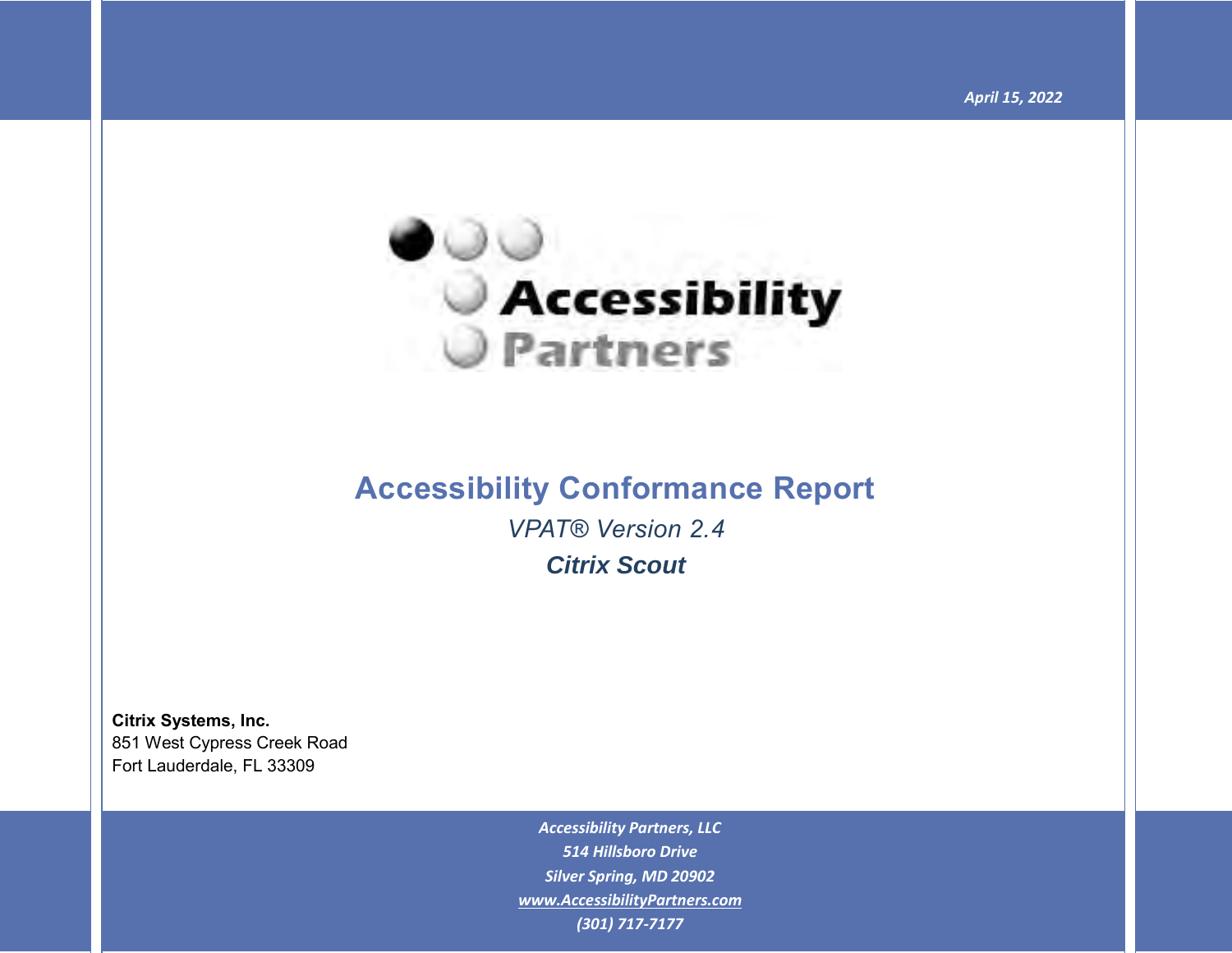#### **Name of Product/Version**

**Name of Product: Citrix Scout Version:** 2203.0

#### **Product Description**

The Citrix Scout application collects diagnostics and runs health checks on machines in a Citrix Virtual Apps and Desktops deployment.

#### **Notes**

This Voluntary Product Accessibility Template (VPAT) provides guidance on the accessibility characteristics of **Citrix Scout** as of **April 15, 2022** and is only valid for the version and date it was tested.

## **Evaluation Methods Used**

Assistive technology products used as part of testing included Freedom Scientific JAWS 2022, NVDA 2021.3, Freedom Scientific ZoomText 2022, The Paciello Group's Colour Contrast Analyser 2.5, Accessibility Insights for Windows, Microsoft Windows accessibility features, and keyboard-only control. Testing was performed with this assistive technology on Windows Server 2022.

#### **Applicable Standards/Guidelines**

This report covers the degree of conformance for the following accessibility standard/guidelines:

| <b>Standard/Guideline</b>                | Included In Report |
|------------------------------------------|--------------------|
| Web Content Accessibility Guidelines 2.0 | Level A (Yes)      |
|                                          | Level AA (Yes)     |
|                                          | Level AAA (No)     |
| Web Content Accessibility Guidelines 2.1 | Level A (Yes)      |
|                                          | Level AA (Yes)     |
|                                          | Level AAA (No)     |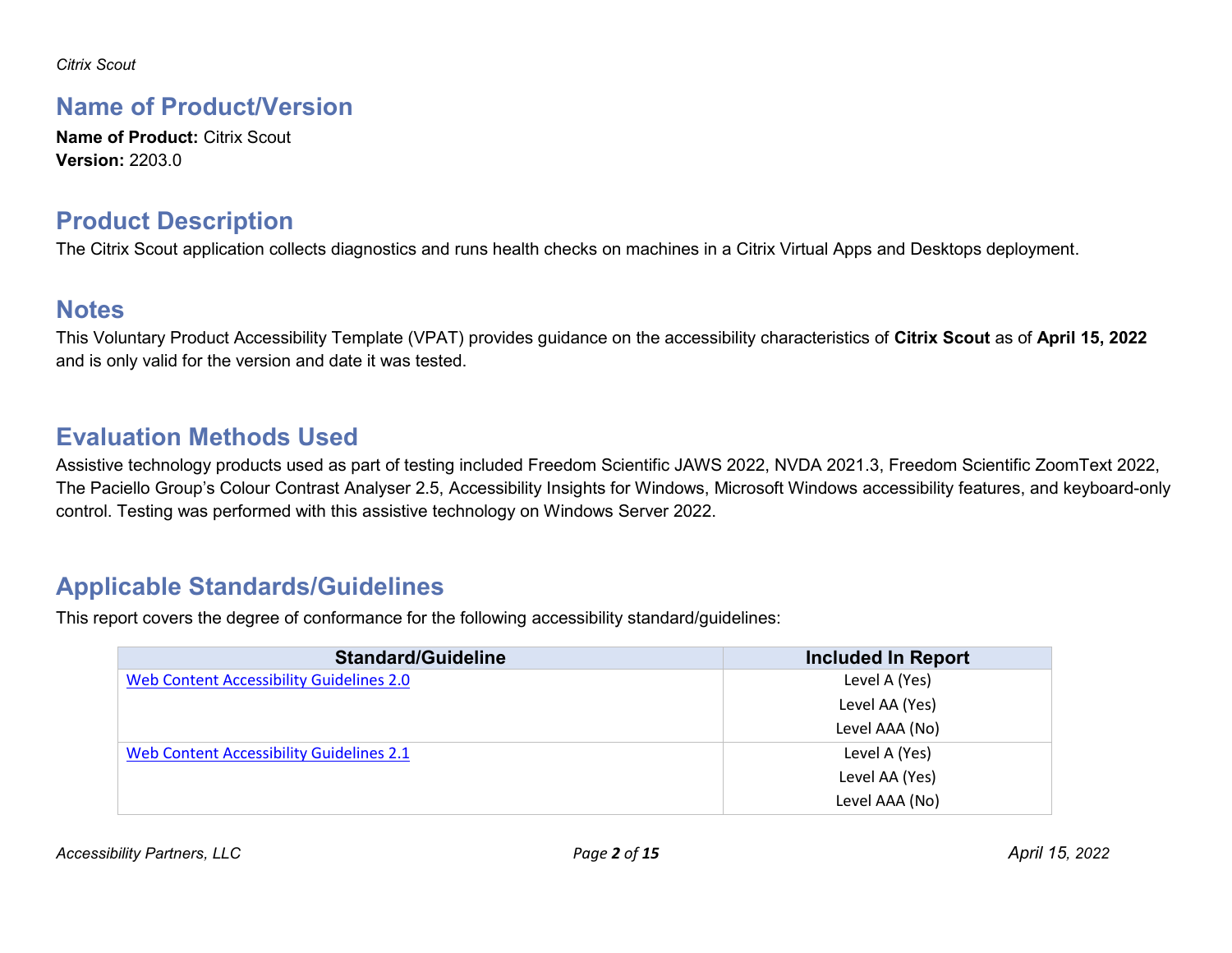| Revised Section 508 standards published January 18, 2017 and corrected January 22,  |     |
|-------------------------------------------------------------------------------------|-----|
| 2018                                                                                | Yes |
| <b>EN 301 549 Accessibility requirements suitable for public procurement of ICT</b> |     |
| products and services in Europe, - V3.1.1 (2019-11)                                 | No  |

#### **Terms**

The terms used in the Conformance Level information are defined as follows:

- **Supports**: The functionality of the product has at least one method that meets the criterion without known defects or meets with equivalent facilitation.
- **Partially Supports**: Some functionality of the product does not meet the criterion.
- **Does Not Support**: The majority of product functionality does not meet the criterion.
- **Not Applicable**: The criterion is not relevant to the product.
- **Not Evaluated**: The product has not been evaluated against the criterion. This can be used only in WCAG 2.0 Level AAA.

## **WCAG 2.x Report**

Tables 1 and 2 also document conformance with:

- Chapter 5 501.1 Scope, 504.2 Content Creation or Editing
- Chapter 6 602.3 Electronic Support Documentation.

Note: When reporting on conformance with the WCAG 2.x Success Criteria, they are scoped for full pages, complete processes, and accessibility-supported ways of using technology as documented in the [WCAG 2.0 Conformance Requirements.](https://www.w3.org/TR/WCAG20/#conformance-reqs)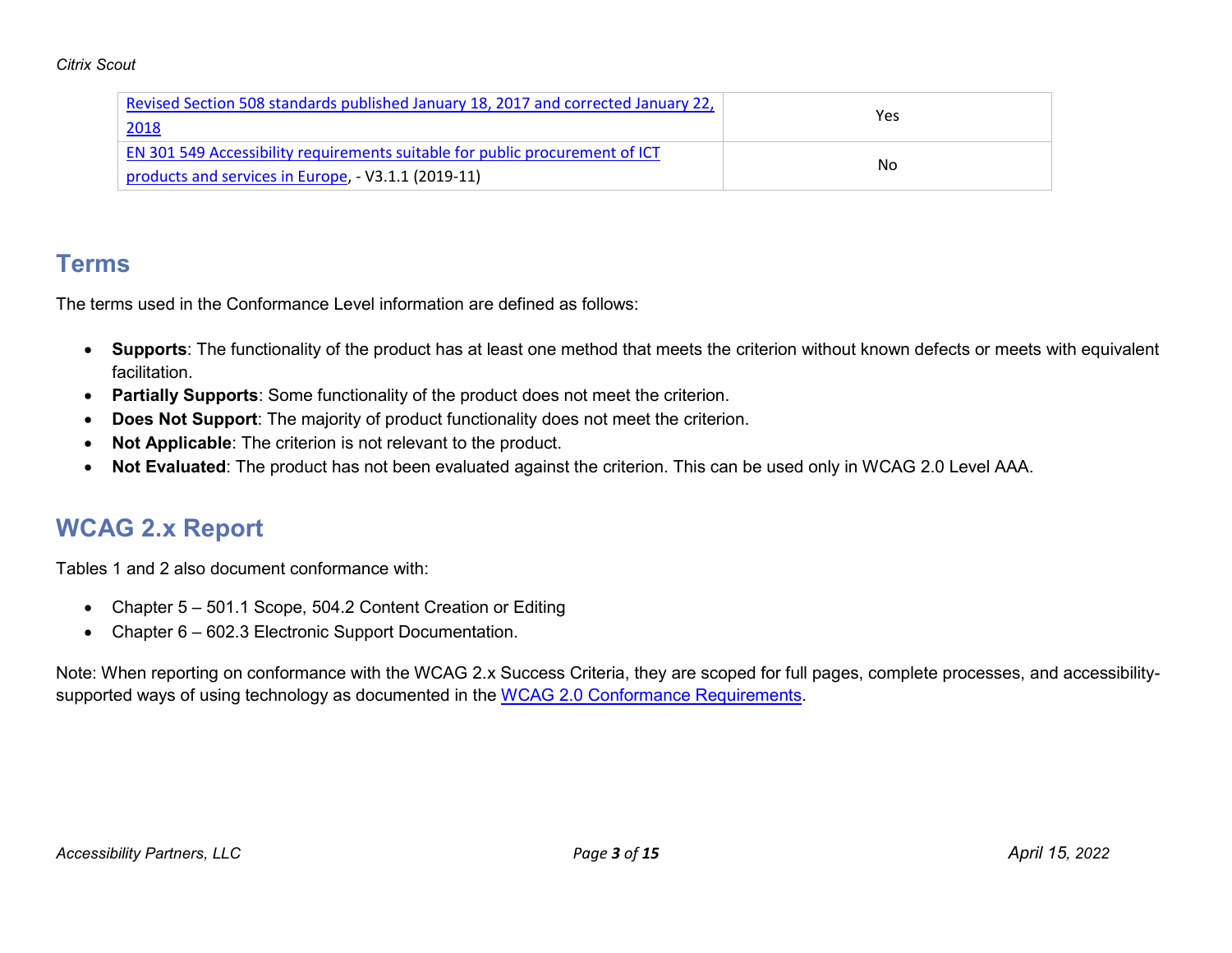## **Table 1: Success Criteria, Level A**

| <b>Criteria</b>                                                      | <b>Conformance Level</b>  | <b>Remarks and Explanations</b>                         |
|----------------------------------------------------------------------|---------------------------|---------------------------------------------------------|
| 1.1.1 Non-text Content (Level A)                                     |                           |                                                         |
| Also applies to:                                                     |                           |                                                         |
| <b>Revised Section 508</b>                                           | Supports                  | Images and graphical buttons have alternative text.     |
| 501 (Web)(Software)<br>$\bullet$                                     |                           |                                                         |
| 602.3 (Support Docs)<br>$\bullet$                                    |                           |                                                         |
| 1.2.1 Audio-only and Video-only (Prerecorded) (Level A)              |                           |                                                         |
| Also applies to:                                                     |                           | There are no audio-only or video-only recordings in the |
| <b>Revised Section 508</b>                                           | Not Applicable            | application.                                            |
| 501 (Web)(Software)<br>$\bullet$                                     |                           |                                                         |
| 602.3 (Support Docs)<br>$\bullet$                                    |                           |                                                         |
| 1.2.2 Captions (Prerecorded) (Level A)                               |                           |                                                         |
| Also applies to:                                                     |                           | There are no audio-only or video-only recordings in the |
| <b>Revised Section 508</b>                                           | Not Applicable            | application.                                            |
| 501 (Web)(Software)<br>$\bullet$                                     |                           |                                                         |
| 602.3 (Support Docs)<br>$\bullet$                                    |                           |                                                         |
| 1.2.3 Audio Description or Media Alternative (Prerecorded) (Level A) |                           |                                                         |
| Also applies to:                                                     |                           | There are no audio-only or video-only recordings in the |
| <b>Revised Section 508</b>                                           | Not Applicable            | application.                                            |
| 501 (Web)(Software)<br>$\bullet$                                     |                           |                                                         |
| 602.3 (Support Docs)<br>$\bullet$                                    |                           |                                                         |
| 1.3.1 Info and Relationships (Level A)                               |                           | User interface controls have programmatically           |
| Also applies to:                                                     |                           | determined, descriptive names.                          |
| <b>Revised Section 508</b>                                           | <b>Partially Supports</b> |                                                         |
| 501 (Web)(Software)<br>$\bullet$                                     |                           | The Health Check Report is missing an HTML heading      |
| 602.3 (Support Docs)<br>$\bullet$                                    |                           | tag on each issue being reported.                       |
| 1.3.2 Meaningful Sequence (Level A)                                  |                           |                                                         |
| Also applies to:                                                     |                           | Correct reading sequences can be programmatically       |
| <b>Revised Section 508</b>                                           | Supports                  | determined.                                             |
| 501 (Web)(Software)                                                  |                           |                                                         |
| 602.3 (Support Docs)<br>$\bullet$                                    |                           |                                                         |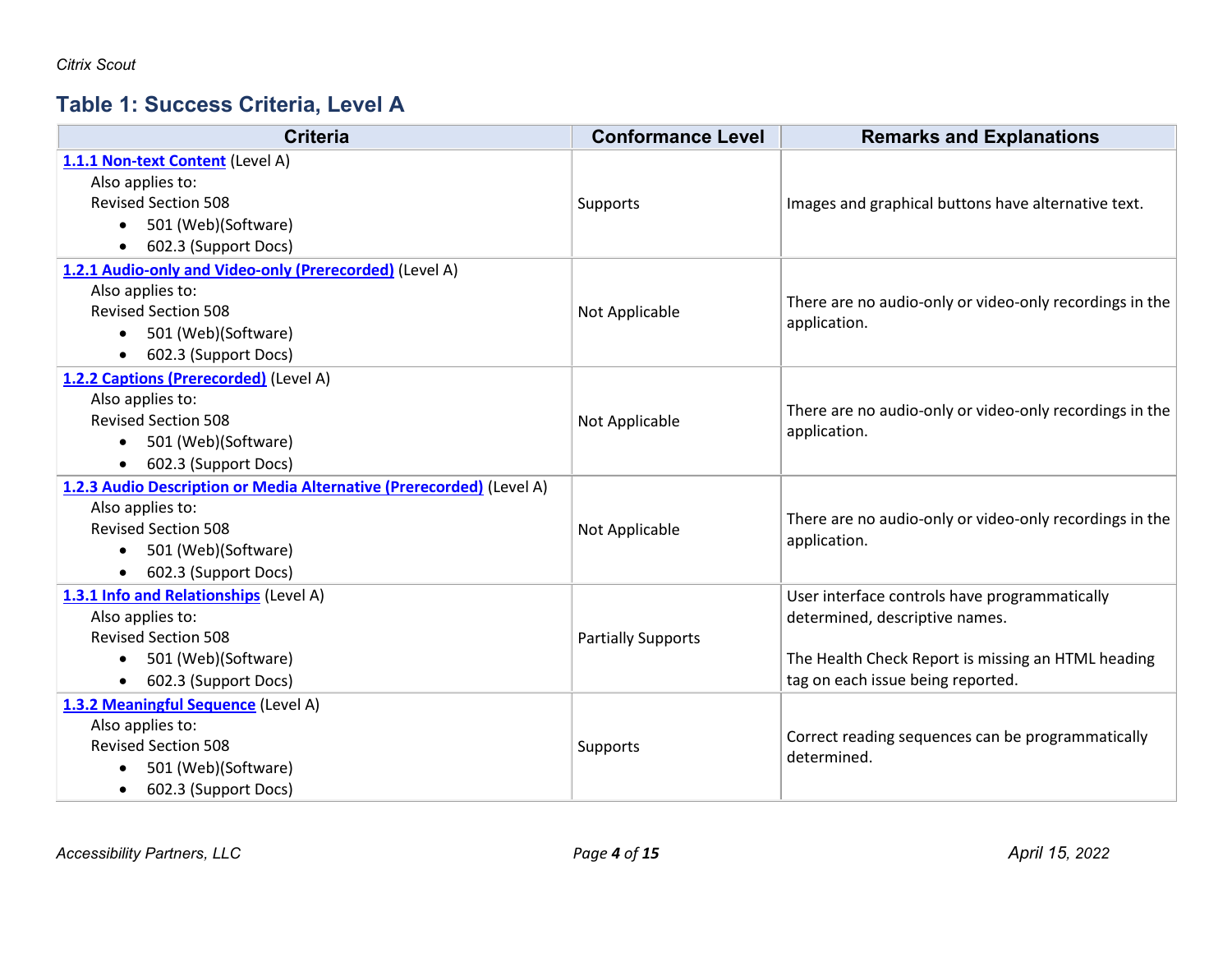| <b>Criteria</b>                                  | <b>Conformance Level</b>  | <b>Remarks and Explanations</b>                         |
|--------------------------------------------------|---------------------------|---------------------------------------------------------|
| 1.3.3 Sensory Characteristics (Level A)          |                           |                                                         |
| Also applies to:                                 |                           | Instructions and content do not rely solely on sensory  |
| <b>Revised Section 508</b>                       | Supports                  | characteristics of components.                          |
| 501 (Web)(Software)<br>$\bullet$                 |                           |                                                         |
| 602.3 (Support Docs)<br>$\bullet$                |                           |                                                         |
| 1.4.1 Use of Color (Level A)                     |                           | In the application, color is not used as the sole means |
| Also applies to:                                 |                           | of conveying information.                               |
| <b>Revised Section 508</b>                       | <b>Partially Supports</b> |                                                         |
| 501 (Web)(Software)<br>$\bullet$                 |                           | In the Health Check Report, color is used to identify   |
| 602.3 (Support Docs)<br>$\bullet$                |                           | links inside a paragraph.                               |
| 1.4.2 Audio Control (Level A)                    |                           |                                                         |
| Also applies to:                                 |                           | No videos or audio recordings launch automatically      |
| <b>Revised Section 508</b>                       | Not Applicable            | when a window opens.                                    |
| 501 (Web)(Software)<br>$\bullet$                 |                           |                                                         |
| 602.3 (Support Docs)<br>$\bullet$                |                           |                                                         |
| 2.1.1 Keyboard (Level A)                         |                           | Some functions of the application are keyboard          |
| Also applies to:                                 |                           | operable.                                               |
| <b>Revised Section 508</b>                       | <b>Partially Supports</b> |                                                         |
| 501 (Web)(Software)                              |                           | Some tooltip information is not available via keyboard. |
| 602.3 (Support Docs)<br>$\bullet$                |                           |                                                         |
| 2.1.2 No Keyboard Trap (Level A)                 |                           |                                                         |
| Also applies to:                                 |                           |                                                         |
| <b>Revised Section 508</b>                       | Supports                  | No keyboard traps were observed.                        |
| 501 (Web)(Software)<br>$\bullet$                 |                           |                                                         |
| 602.3 (Support Docs)<br>$\bullet$                |                           |                                                         |
| 2.1.4 Character Key Shortcuts (Level A 2.1 only) |                           | Keyboard shortcuts using only letter (including upper-  |
| Also applies to:                                 | Not Applicable            | and lower-case letters), punctuation, number, or        |
| Revised Section 508 - Does not apply             |                           | symbol characters are not used.                         |
| 2.2.1 Timing Adjustable (Level A)                |                           |                                                         |
| Also applies to:                                 |                           |                                                         |
| <b>Revised Section 508</b>                       | Supports                  | The application does not require a timed response.      |
| 501 (Web)(Software)<br>$\bullet$                 |                           |                                                         |
| 602.3 (Support Docs)<br>$\bullet$                |                           |                                                         |

*Accessibility Partners, LLC Page 5 of 15 April 15, 2022*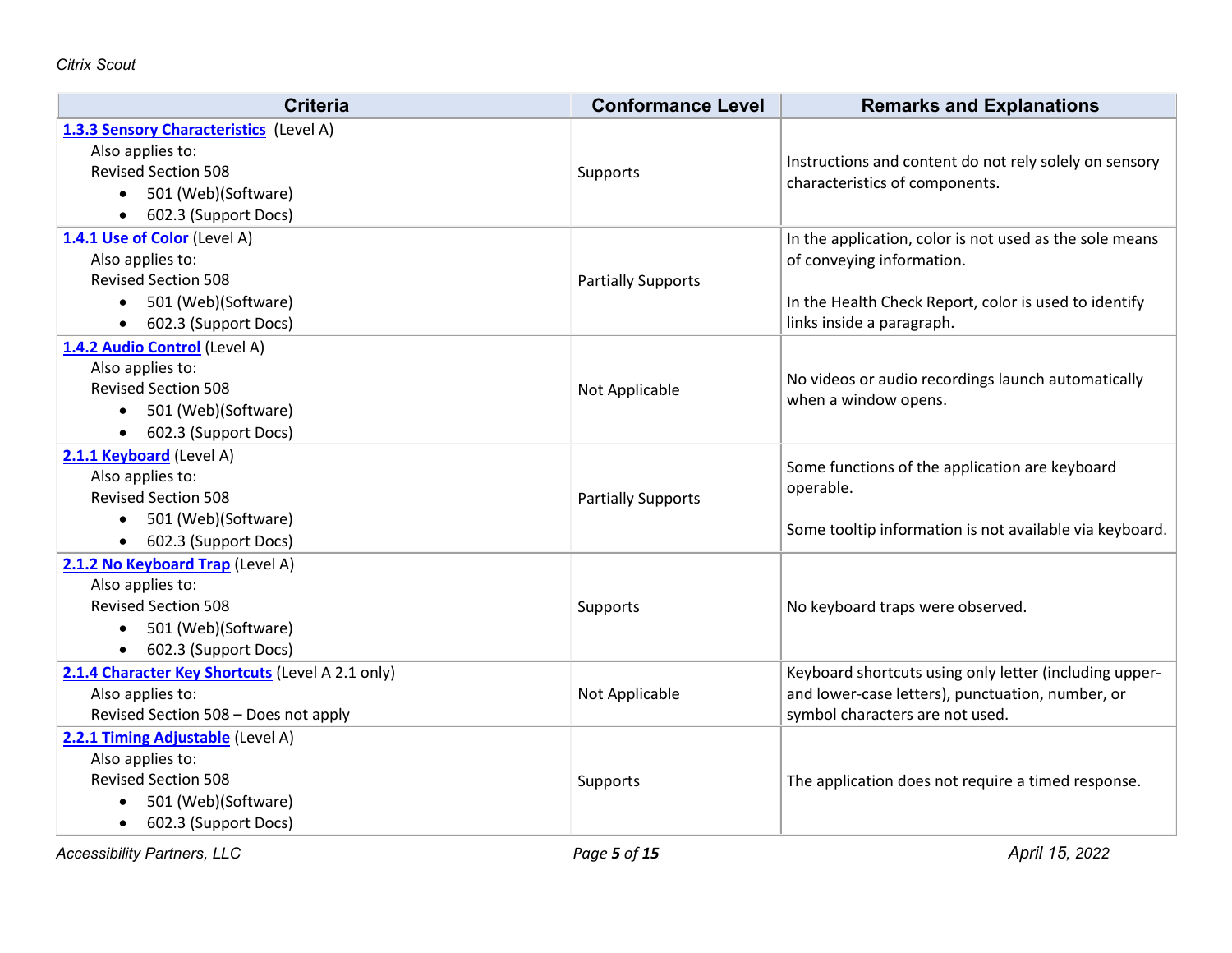| <b>Criteria</b>                                                                                                                                                                                                   | <b>Conformance Level</b> | <b>Remarks and Explanations</b>                                                                                              |
|-------------------------------------------------------------------------------------------------------------------------------------------------------------------------------------------------------------------|--------------------------|------------------------------------------------------------------------------------------------------------------------------|
| 2.2.2 Pause, Stop, Hide (Level A)<br>Also applies to:<br><b>Revised Section 508</b><br>501 (Web)(Software)<br>$\bullet$<br>602.3 (Support Docs)                                                                   | Not Applicable           | The application does not contain automatically scrolling<br>or updating content.                                             |
| 2.3.1 Three Flashes or Below Threshold (Level A)<br>Also applies to:<br><b>Revised Section 508</b><br>501 (Web)(Software)<br>602.3 (Support Docs)<br>$\bullet$                                                    | <b>Supports</b>          | Flashing or blinking does not occur in the prohibited<br>range.                                                              |
| 2.4.1 Bypass Blocks (Level A)<br>Also applies to:<br><b>Revised Section 508</b><br>501 (Web)(Software) – Does not apply to non-web software<br>$\bullet$<br>602.3 (Support Docs) - Does not apply to non-web docs | Not Applicable           | The application is non-web software.                                                                                         |
| 2.4.2 Page Titled (Level A)<br>Also applies to:<br><b>Revised Section 508</b><br>501 (Web)(Software)<br>• 602.3 (Support Docs)                                                                                    | <b>Supports</b>          | Windows throughout the application contain<br>descriptive titles.<br>The Citrix Health Check Report has a descriptive title. |
| 2.4.3 Focus Order (Level A)<br>Also applies to:<br><b>Revised Section 508</b><br>501 (Web)(Software)<br>$\bullet$<br>602.3 (Support Docs)                                                                         | Supports                 | The application can be navigated in an order that<br>preserves meaning and operability.                                      |
| 2.4.4 Link Purpose (In Context) (Level A)<br>Also applies to:<br><b>Revised Section 508</b><br>501 (Web)(Software)<br>$\bullet$<br>602.3 (Support Docs)<br>$\bullet$                                              | <b>Supports</b>          | The purpose of links can be determined from the label<br>together with context.                                              |
| 2.5.1 Pointer Gestures (Level A 2.1 only)<br>Also applies to:<br>Revised Section 508 - Does not apply                                                                                                             | Not Applicable           | Multipoint or path-based gestures are not used.                                                                              |

*Accessibility Partners, LLC Page 6 of 15 April 15, 2022*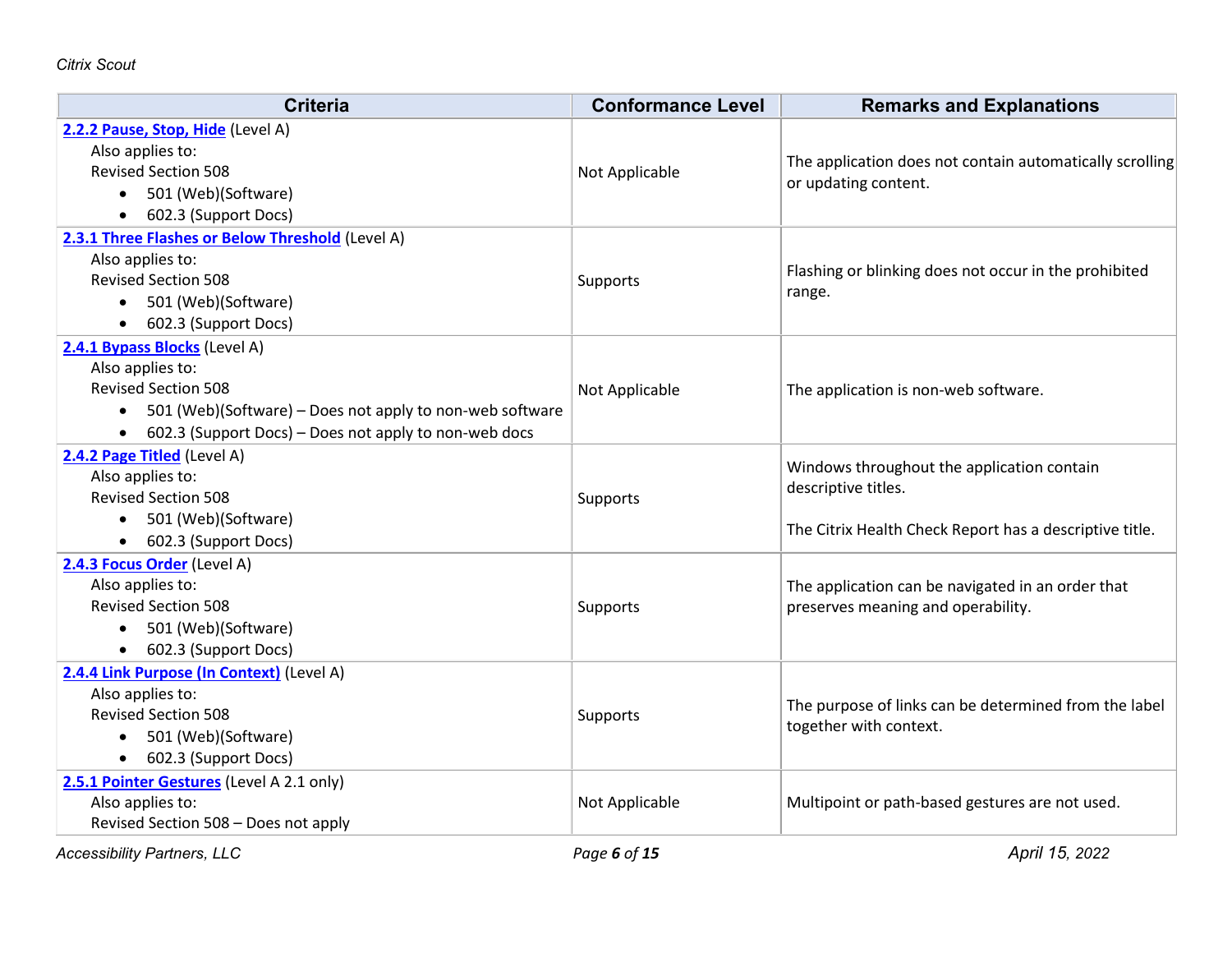| <b>Criteria</b>                               | <b>Conformance Level</b> | <b>Remarks and Explanations</b>                        |
|-----------------------------------------------|--------------------------|--------------------------------------------------------|
| 2.5.2 Pointer Cancellation (Level A 2.1 only) |                          |                                                        |
| Also applies to:                              | Supports                 | Pointer functionality does not contain down-events.    |
| Revised Section 508 - Does not apply          |                          |                                                        |
| 2.5.3 Label in Name (Level A 2.1 only)        |                          | User interface components with labels contain the text |
| Also applies to:                              | Supports                 | that is presented visually.                            |
| Revised Section 508 - Does not apply          |                          |                                                        |
| 2.5.4 Motion Actuation (Level A 2.1 only)     |                          | The application does not contain device or user motion |
| Also applies to:                              | Not Applicable           | functionality.                                         |
| Revised Section 508 - Does not apply          |                          |                                                        |
| 3.1.1 Language of Page (Level A)              |                          |                                                        |
| Also applies to:                              |                          | The default human language can be determined in the    |
| <b>Revised Section 508</b>                    | Supports                 | application and the Health Check Report.               |
| 501 (Web)(Software)<br>$\bullet$              |                          |                                                        |
| 602.3 (Support Docs)<br>$\bullet$             |                          |                                                        |
| 3.2.1 On Focus (Level A)                      |                          |                                                        |
| Also applies to:                              |                          | Putting focus on components does not initiate a change |
| <b>Revised Section 508</b>                    | Supports                 | of context.                                            |
| 501 (Web)(Software)<br>$\bullet$              |                          |                                                        |
| 602.3 (Support Docs)                          |                          |                                                        |
| 3.2.2 On Input (Level A)                      |                          |                                                        |
| Also applies to:                              |                          | Changing the setting of user interface components      |
| <b>Revised Section 508</b>                    | Supports                 | does not automatically cause a change of context.      |
| 501 (Web)(Software)                           |                          |                                                        |
| 602.3 (Support Docs)<br>$\bullet$             |                          |                                                        |
| 3.3.1 Error Identification (Level A)          |                          |                                                        |
| Also applies to:                              |                          | When input errors are identified, error messages are   |
| <b>Revised Section 508</b>                    | Supports                 | displayed.                                             |
| 501 (Web)(Software)                           |                          |                                                        |
| 602.3 (Support Docs)<br>$\bullet$             |                          |                                                        |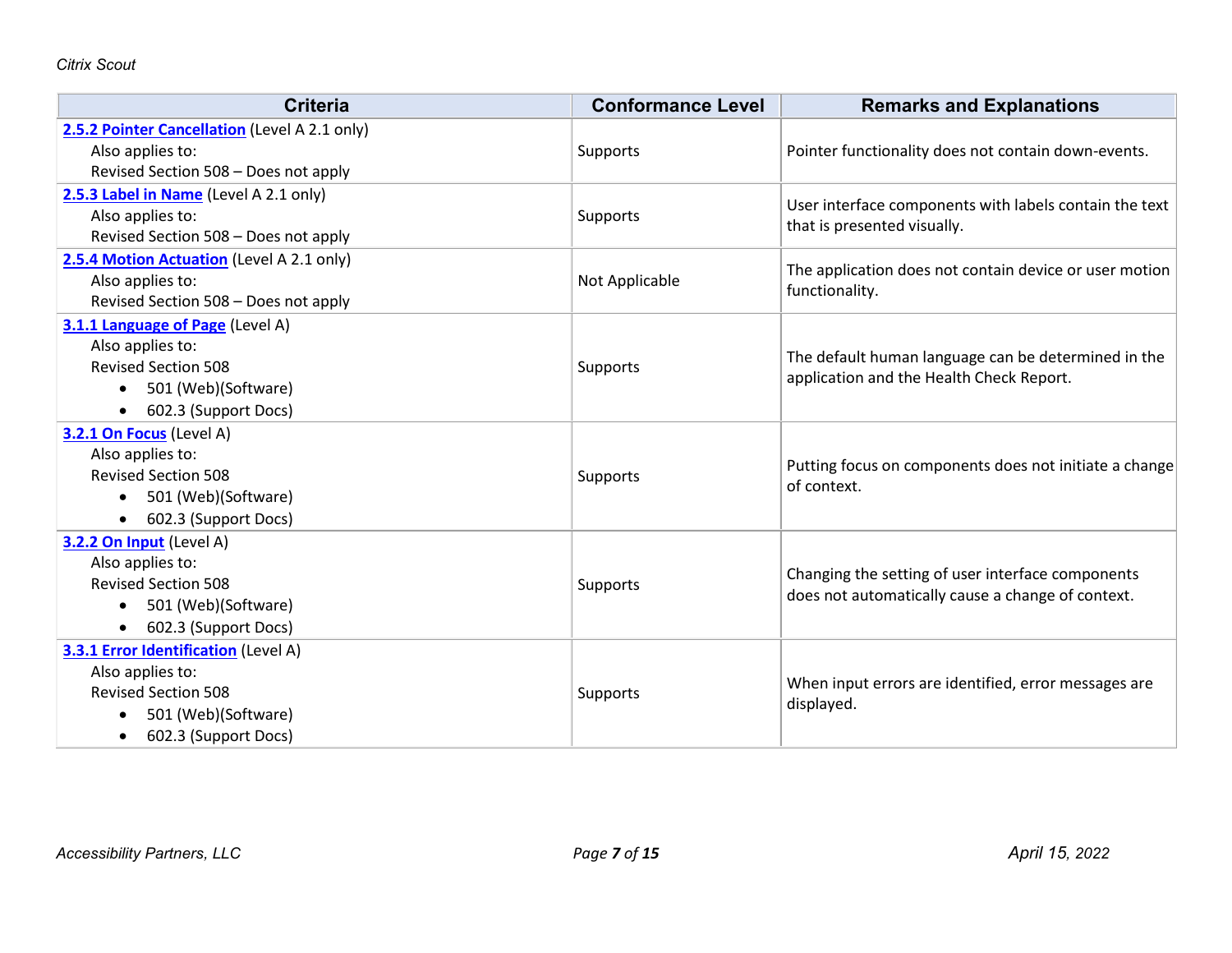| <b>Criteria</b>                                                                                                                                                          | <b>Conformance Level</b>  | <b>Remarks and Explanations</b>                                                                                                                                                                                                                             |
|--------------------------------------------------------------------------------------------------------------------------------------------------------------------------|---------------------------|-------------------------------------------------------------------------------------------------------------------------------------------------------------------------------------------------------------------------------------------------------------|
| <b>3.3.2 Labels or Instructions (Level A)</b><br>Also applies to:<br><b>Revised Section 508</b><br>501 (Web)(Software)<br>$\bullet$<br>602.3 (Support Docs)<br>$\bullet$ | Supports                  | Labels are provided for input fields.                                                                                                                                                                                                                       |
| 4.1.1 Parsing (Level A)<br>Also applies to:<br><b>Revised Section 508</b><br>501 (Web)(Software)<br>602.3 (Support Docs)<br>$\bullet$                                    | Not Applicable            | The software compiles and runs.                                                                                                                                                                                                                             |
| 4.1.2 Name, Role, Value (Level A)<br>Also applies to:<br><b>Revised Section 508</b><br>501 (Web)(Software)<br>602.3 (Support Docs)<br>$\bullet$                          | <b>Partially Supports</b> | The application provides name, role, state, and value<br>information to assistive technology for some<br>components.<br>The application does not provide accurate name, role,<br>state, and value information for some controls (e.g.,<br>status messages). |

## **Table 2: Success Criteria, Level AA**

| <b>Criteria</b>                                  | <b>Conformance Level</b> | <b>Remarks and Explanations</b> |
|--------------------------------------------------|--------------------------|---------------------------------|
| 1.2.4 Captions (Live) (Level AA)                 |                          |                                 |
| Also applies to:                                 |                          |                                 |
| <b>Revised Section 508</b>                       | Not Applicable           | No time-based media present.    |
| 501 (Web)(Software)<br>$\bullet$                 |                          |                                 |
| 602.3 (Support Docs)<br>$\bullet$                |                          |                                 |
| 1.2.5 Audio Description (Prerecorded) (Level AA) |                          |                                 |
| Also applies to:                                 |                          |                                 |
| <b>Revised Section 508</b>                       | Not Applicable           | No time-based media present.    |
| 501 (Web)(Software)<br>$\bullet$                 |                          |                                 |
| 602.3 (Support Docs)<br>$\bullet$                |                          |                                 |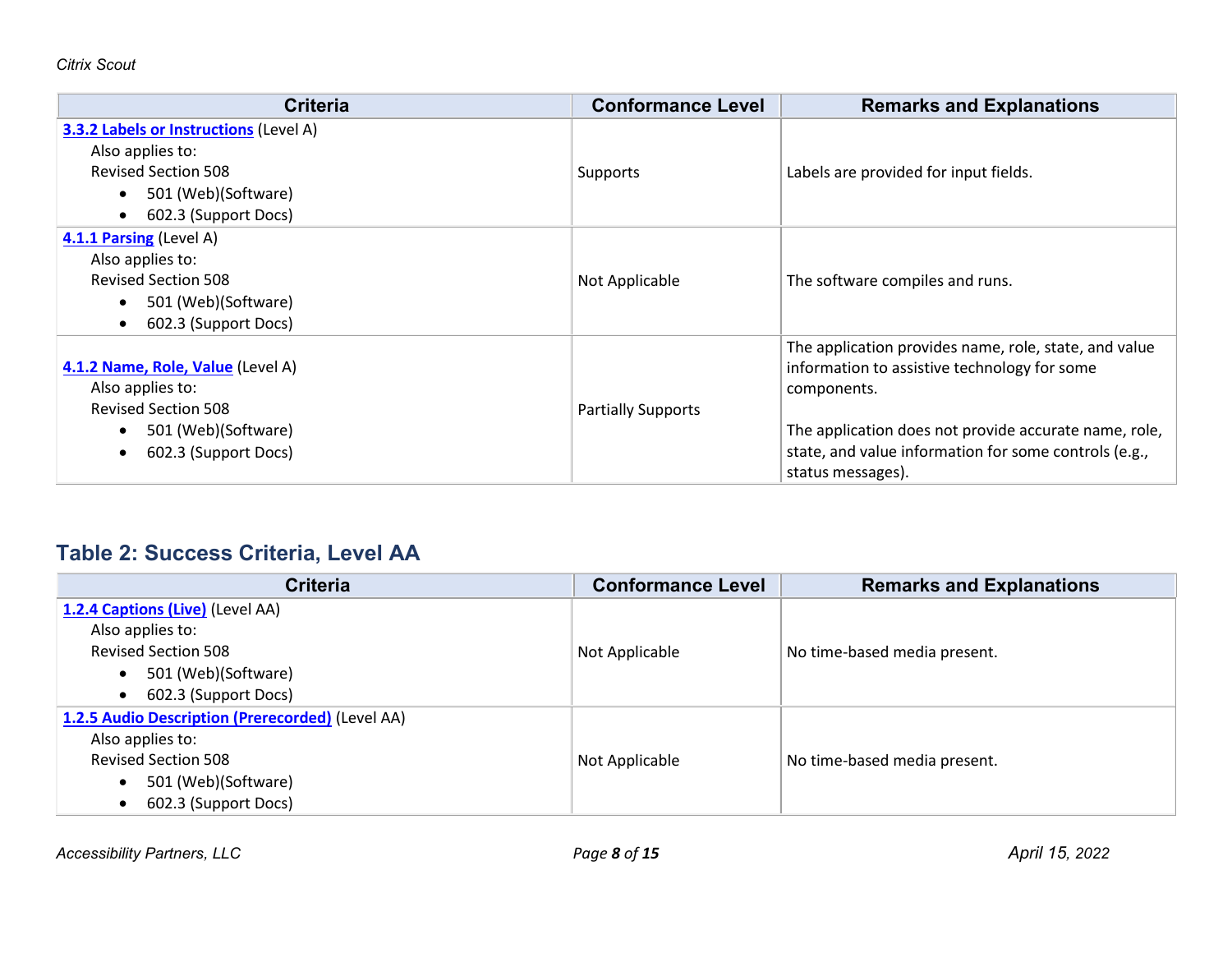| 1.3.4 Orientation (Level AA 2.1 only)<br>The application supports the system-level orientation<br>Also applies to:<br>Supports<br>setting.<br>Revised Section 508 - Does not apply<br>1.3.5 Identify Input Purpose (Level AA 2.1 only)<br>Also applies to:<br>Not Applicable<br>User personal information is not requested.<br>Revised Section 508 - Does not apply<br>1.4.3 Contrast (Minimum) (Level AA)<br>Some user interface elements meet the required<br>Also applies to:<br>contrast ratio.<br><b>Revised Section 508</b><br><b>Partially Supports</b><br>501 (Web)(Software)<br>Some user interface elements (e.g., links, placeholders)<br>$\bullet$<br>do not meet the required contrast ratio.<br>602.3 (Support Docs)<br>$\bullet$<br>1.4.4 Resize text (Level AA)<br>Also applies to:<br>Text can be resized without loss of content or<br><b>Revised Section 508</b><br>Supports<br>functionality.<br>501 (Web)(Software)<br>$\bullet$<br>602.3 (Support Docs)<br>$\bullet$<br>1.4.5 Images of Text (Level AA)<br>Also applies to:<br><b>Revised Section 508</b><br>Images of text are not used.<br>Supports<br>501 (Web)(Software)<br>$\bullet$<br>602.3 (Support Docs)<br>$\bullet$<br>1.4.10 Reflow (Level AA 2.1 only)<br>Software application does not allow for the user to<br>Also applies to:<br>Not Applicable<br>adjust text.<br>Revised Section 508 - Does not apply<br>1.4.11 Non-text Contrast (Level AA 2.1 only)<br>User interface elements meet the minimum contrast<br>Also applies to:<br>Supports<br>ratio of 3:1.<br>Revised Section 508 - Does not apply<br>Software application does not allow for the user to<br>adjust text.<br>1.4.12 Text Spacing (Level AA 2.1 only)<br>Also applies to:<br>Supports<br>No loss of content occurs by setting style properties to<br>Revised Section 508 - Does not apply<br>meet the text spacing requirement in the Health Check | <b>Criteria</b> | <b>Conformance Level</b> | <b>Remarks and Explanations</b> |
|-------------------------------------------------------------------------------------------------------------------------------------------------------------------------------------------------------------------------------------------------------------------------------------------------------------------------------------------------------------------------------------------------------------------------------------------------------------------------------------------------------------------------------------------------------------------------------------------------------------------------------------------------------------------------------------------------------------------------------------------------------------------------------------------------------------------------------------------------------------------------------------------------------------------------------------------------------------------------------------------------------------------------------------------------------------------------------------------------------------------------------------------------------------------------------------------------------------------------------------------------------------------------------------------------------------------------------------------------------------------------------------------------------------------------------------------------------------------------------------------------------------------------------------------------------------------------------------------------------------------------------------------------------------------------------------------------------------------------------------------------------------------------------------------------------------------------------------------------------------------------------------------------------------|-----------------|--------------------------|---------------------------------|
|                                                                                                                                                                                                                                                                                                                                                                                                                                                                                                                                                                                                                                                                                                                                                                                                                                                                                                                                                                                                                                                                                                                                                                                                                                                                                                                                                                                                                                                                                                                                                                                                                                                                                                                                                                                                                                                                                                             |                 |                          |                                 |
|                                                                                                                                                                                                                                                                                                                                                                                                                                                                                                                                                                                                                                                                                                                                                                                                                                                                                                                                                                                                                                                                                                                                                                                                                                                                                                                                                                                                                                                                                                                                                                                                                                                                                                                                                                                                                                                                                                             |                 |                          |                                 |
|                                                                                                                                                                                                                                                                                                                                                                                                                                                                                                                                                                                                                                                                                                                                                                                                                                                                                                                                                                                                                                                                                                                                                                                                                                                                                                                                                                                                                                                                                                                                                                                                                                                                                                                                                                                                                                                                                                             |                 |                          |                                 |
|                                                                                                                                                                                                                                                                                                                                                                                                                                                                                                                                                                                                                                                                                                                                                                                                                                                                                                                                                                                                                                                                                                                                                                                                                                                                                                                                                                                                                                                                                                                                                                                                                                                                                                                                                                                                                                                                                                             |                 |                          |                                 |
|                                                                                                                                                                                                                                                                                                                                                                                                                                                                                                                                                                                                                                                                                                                                                                                                                                                                                                                                                                                                                                                                                                                                                                                                                                                                                                                                                                                                                                                                                                                                                                                                                                                                                                                                                                                                                                                                                                             |                 |                          |                                 |
|                                                                                                                                                                                                                                                                                                                                                                                                                                                                                                                                                                                                                                                                                                                                                                                                                                                                                                                                                                                                                                                                                                                                                                                                                                                                                                                                                                                                                                                                                                                                                                                                                                                                                                                                                                                                                                                                                                             |                 |                          |                                 |
|                                                                                                                                                                                                                                                                                                                                                                                                                                                                                                                                                                                                                                                                                                                                                                                                                                                                                                                                                                                                                                                                                                                                                                                                                                                                                                                                                                                                                                                                                                                                                                                                                                                                                                                                                                                                                                                                                                             |                 |                          |                                 |
|                                                                                                                                                                                                                                                                                                                                                                                                                                                                                                                                                                                                                                                                                                                                                                                                                                                                                                                                                                                                                                                                                                                                                                                                                                                                                                                                                                                                                                                                                                                                                                                                                                                                                                                                                                                                                                                                                                             |                 |                          |                                 |
|                                                                                                                                                                                                                                                                                                                                                                                                                                                                                                                                                                                                                                                                                                                                                                                                                                                                                                                                                                                                                                                                                                                                                                                                                                                                                                                                                                                                                                                                                                                                                                                                                                                                                                                                                                                                                                                                                                             |                 |                          |                                 |
|                                                                                                                                                                                                                                                                                                                                                                                                                                                                                                                                                                                                                                                                                                                                                                                                                                                                                                                                                                                                                                                                                                                                                                                                                                                                                                                                                                                                                                                                                                                                                                                                                                                                                                                                                                                                                                                                                                             |                 |                          |                                 |
|                                                                                                                                                                                                                                                                                                                                                                                                                                                                                                                                                                                                                                                                                                                                                                                                                                                                                                                                                                                                                                                                                                                                                                                                                                                                                                                                                                                                                                                                                                                                                                                                                                                                                                                                                                                                                                                                                                             |                 |                          |                                 |
|                                                                                                                                                                                                                                                                                                                                                                                                                                                                                                                                                                                                                                                                                                                                                                                                                                                                                                                                                                                                                                                                                                                                                                                                                                                                                                                                                                                                                                                                                                                                                                                                                                                                                                                                                                                                                                                                                                             |                 |                          |                                 |
|                                                                                                                                                                                                                                                                                                                                                                                                                                                                                                                                                                                                                                                                                                                                                                                                                                                                                                                                                                                                                                                                                                                                                                                                                                                                                                                                                                                                                                                                                                                                                                                                                                                                                                                                                                                                                                                                                                             |                 |                          |                                 |
|                                                                                                                                                                                                                                                                                                                                                                                                                                                                                                                                                                                                                                                                                                                                                                                                                                                                                                                                                                                                                                                                                                                                                                                                                                                                                                                                                                                                                                                                                                                                                                                                                                                                                                                                                                                                                                                                                                             |                 |                          |                                 |
|                                                                                                                                                                                                                                                                                                                                                                                                                                                                                                                                                                                                                                                                                                                                                                                                                                                                                                                                                                                                                                                                                                                                                                                                                                                                                                                                                                                                                                                                                                                                                                                                                                                                                                                                                                                                                                                                                                             |                 |                          |                                 |
|                                                                                                                                                                                                                                                                                                                                                                                                                                                                                                                                                                                                                                                                                                                                                                                                                                                                                                                                                                                                                                                                                                                                                                                                                                                                                                                                                                                                                                                                                                                                                                                                                                                                                                                                                                                                                                                                                                             |                 |                          |                                 |
|                                                                                                                                                                                                                                                                                                                                                                                                                                                                                                                                                                                                                                                                                                                                                                                                                                                                                                                                                                                                                                                                                                                                                                                                                                                                                                                                                                                                                                                                                                                                                                                                                                                                                                                                                                                                                                                                                                             |                 |                          |                                 |
|                                                                                                                                                                                                                                                                                                                                                                                                                                                                                                                                                                                                                                                                                                                                                                                                                                                                                                                                                                                                                                                                                                                                                                                                                                                                                                                                                                                                                                                                                                                                                                                                                                                                                                                                                                                                                                                                                                             |                 |                          |                                 |
|                                                                                                                                                                                                                                                                                                                                                                                                                                                                                                                                                                                                                                                                                                                                                                                                                                                                                                                                                                                                                                                                                                                                                                                                                                                                                                                                                                                                                                                                                                                                                                                                                                                                                                                                                                                                                                                                                                             |                 |                          |                                 |
|                                                                                                                                                                                                                                                                                                                                                                                                                                                                                                                                                                                                                                                                                                                                                                                                                                                                                                                                                                                                                                                                                                                                                                                                                                                                                                                                                                                                                                                                                                                                                                                                                                                                                                                                                                                                                                                                                                             |                 |                          |                                 |
|                                                                                                                                                                                                                                                                                                                                                                                                                                                                                                                                                                                                                                                                                                                                                                                                                                                                                                                                                                                                                                                                                                                                                                                                                                                                                                                                                                                                                                                                                                                                                                                                                                                                                                                                                                                                                                                                                                             |                 |                          |                                 |
|                                                                                                                                                                                                                                                                                                                                                                                                                                                                                                                                                                                                                                                                                                                                                                                                                                                                                                                                                                                                                                                                                                                                                                                                                                                                                                                                                                                                                                                                                                                                                                                                                                                                                                                                                                                                                                                                                                             |                 |                          |                                 |
|                                                                                                                                                                                                                                                                                                                                                                                                                                                                                                                                                                                                                                                                                                                                                                                                                                                                                                                                                                                                                                                                                                                                                                                                                                                                                                                                                                                                                                                                                                                                                                                                                                                                                                                                                                                                                                                                                                             |                 |                          |                                 |
|                                                                                                                                                                                                                                                                                                                                                                                                                                                                                                                                                                                                                                                                                                                                                                                                                                                                                                                                                                                                                                                                                                                                                                                                                                                                                                                                                                                                                                                                                                                                                                                                                                                                                                                                                                                                                                                                                                             |                 |                          |                                 |
|                                                                                                                                                                                                                                                                                                                                                                                                                                                                                                                                                                                                                                                                                                                                                                                                                                                                                                                                                                                                                                                                                                                                                                                                                                                                                                                                                                                                                                                                                                                                                                                                                                                                                                                                                                                                                                                                                                             |                 |                          |                                 |
|                                                                                                                                                                                                                                                                                                                                                                                                                                                                                                                                                                                                                                                                                                                                                                                                                                                                                                                                                                                                                                                                                                                                                                                                                                                                                                                                                                                                                                                                                                                                                                                                                                                                                                                                                                                                                                                                                                             |                 |                          |                                 |
|                                                                                                                                                                                                                                                                                                                                                                                                                                                                                                                                                                                                                                                                                                                                                                                                                                                                                                                                                                                                                                                                                                                                                                                                                                                                                                                                                                                                                                                                                                                                                                                                                                                                                                                                                                                                                                                                                                             |                 |                          |                                 |
|                                                                                                                                                                                                                                                                                                                                                                                                                                                                                                                                                                                                                                                                                                                                                                                                                                                                                                                                                                                                                                                                                                                                                                                                                                                                                                                                                                                                                                                                                                                                                                                                                                                                                                                                                                                                                                                                                                             |                 |                          |                                 |
|                                                                                                                                                                                                                                                                                                                                                                                                                                                                                                                                                                                                                                                                                                                                                                                                                                                                                                                                                                                                                                                                                                                                                                                                                                                                                                                                                                                                                                                                                                                                                                                                                                                                                                                                                                                                                                                                                                             |                 |                          |                                 |
|                                                                                                                                                                                                                                                                                                                                                                                                                                                                                                                                                                                                                                                                                                                                                                                                                                                                                                                                                                                                                                                                                                                                                                                                                                                                                                                                                                                                                                                                                                                                                                                                                                                                                                                                                                                                                                                                                                             |                 |                          |                                 |
|                                                                                                                                                                                                                                                                                                                                                                                                                                                                                                                                                                                                                                                                                                                                                                                                                                                                                                                                                                                                                                                                                                                                                                                                                                                                                                                                                                                                                                                                                                                                                                                                                                                                                                                                                                                                                                                                                                             |                 |                          | Report.                         |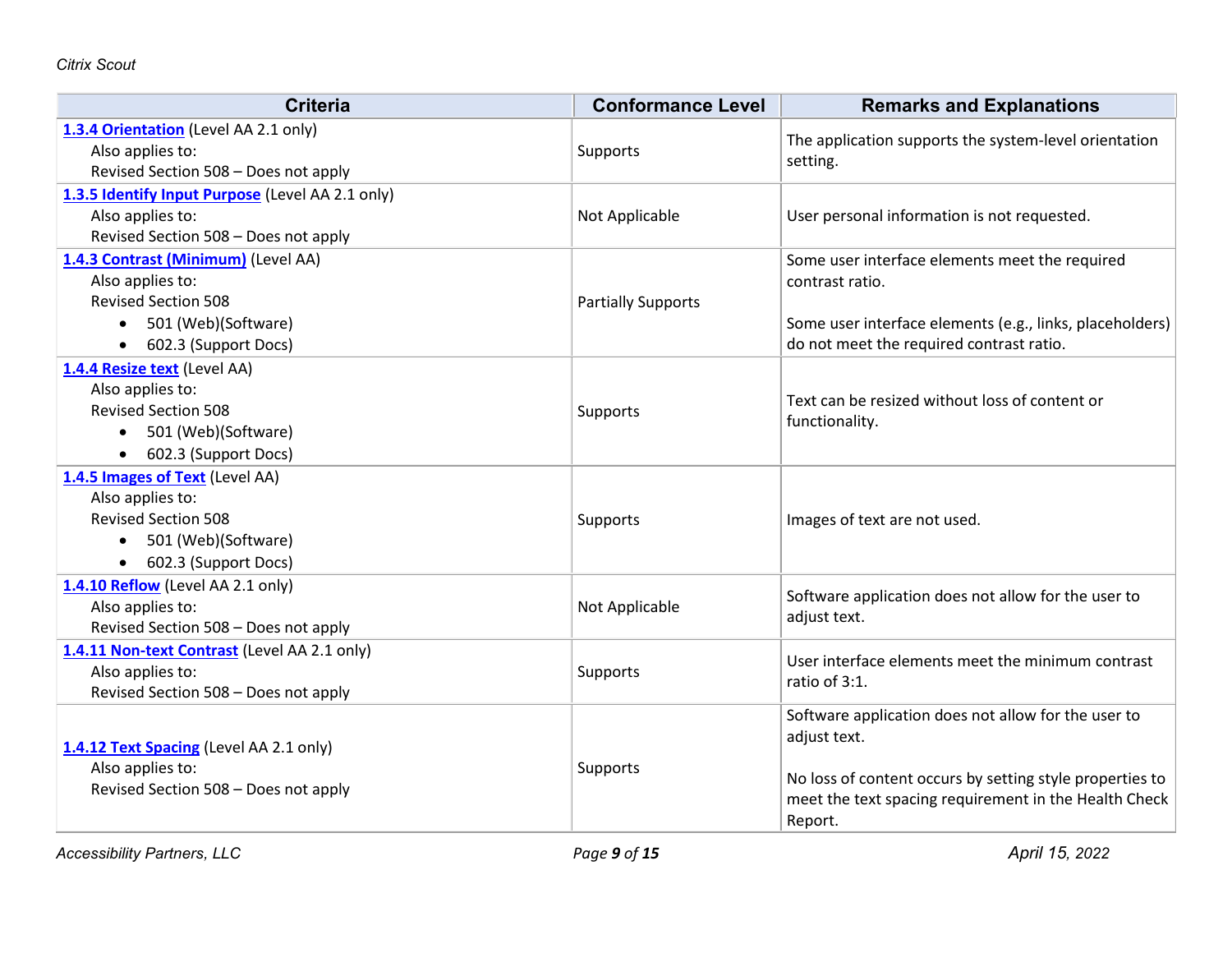| <b>Criteria</b>                                                       | <b>Conformance Level</b> | <b>Remarks and Explanations</b>                                   |
|-----------------------------------------------------------------------|--------------------------|-------------------------------------------------------------------|
| 1.4.13 Content on Hover or Focus (Level AA 2.1 only)                  |                          | Hover content (e.g., tooltips) does not allow for                 |
| Also applies to:                                                      | Does Not Support         | dismissal or hovering of the popup content.                       |
| Revised Section 508 - Does not apply                                  |                          |                                                                   |
| 2.4.5 Multiple Ways (Level AA)                                        |                          |                                                                   |
| Also applies to:                                                      |                          | There are multiple ways to perform some functions                 |
| <b>Revised Section 508</b>                                            | Supports                 | throughout the application.                                       |
| 501 (Web)(Software) – Does not apply to non-web software<br>$\bullet$ |                          |                                                                   |
| • 602.3 (Support Docs) – Does not apply to non-web docs               |                          |                                                                   |
| 2.4.6 Headings and Labels (Level AA)                                  |                          |                                                                   |
| Also applies to:                                                      |                          |                                                                   |
| <b>Revised Section 508</b>                                            | Supports                 | Headings and labels describe topic or purpose.                    |
| • 501 (Web)(Software)                                                 |                          |                                                                   |
| 602.3 (Support Docs)                                                  |                          |                                                                   |
| 2.4.7 Focus Visible (Level AA)                                        |                          |                                                                   |
| Also applies to:                                                      |                          |                                                                   |
| <b>Revised Section 508</b>                                            | Supports                 | Focus is well defined when it lands on a control.                 |
| • 501 (Web)(Software)                                                 |                          |                                                                   |
| • 602.3 (Support Docs)                                                |                          |                                                                   |
| 3.1.2 Language of Parts (Level AA)                                    |                          |                                                                   |
| Also applies to:                                                      |                          |                                                                   |
| <b>Revised Section 508</b>                                            | Supports                 | The default human language can be programmatically<br>determined. |
| • 501 (Web)(Software)                                                 |                          |                                                                   |
| • 602.3 (Support Docs)                                                |                          |                                                                   |
| 3.2.3 Consistent Navigation (Level AA)                                |                          |                                                                   |
| Also applies to:                                                      |                          |                                                                   |
| <b>Revised Section 508</b>                                            | Supports                 | Consistent navigation occurs throughout the<br>application.       |
| • 501 (Web)(Software) – Does not apply to non-web software            |                          |                                                                   |
| • 602.3 (Support Docs) – Does not apply to non-web docs               |                          |                                                                   |
| 3.2.4 Consistent Identification (Level AA)                            |                          |                                                                   |
| Also applies to:                                                      |                          |                                                                   |
| <b>Revised Section 508</b>                                            | Supports                 | Consistent identification occurs throughout the                   |
| 501 (Web)(Software) – Does not apply to non-web software<br>$\bullet$ |                          | application.                                                      |
| 602.3 (Support Docs) - Does not apply to non-web docs<br>$\bullet$    |                          |                                                                   |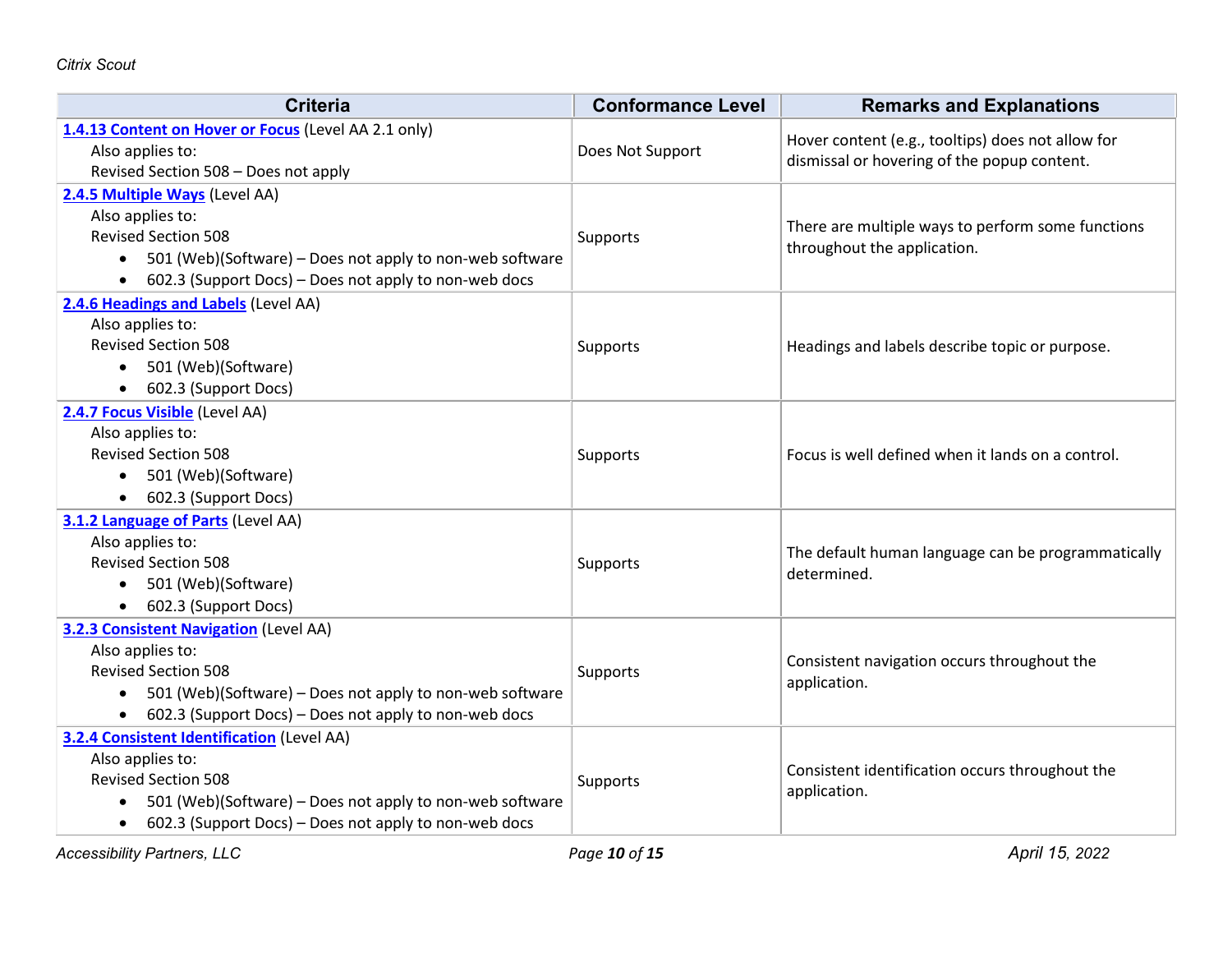| <b>Criteria</b>                                                                                                                                                          | <b>Conformance Level</b>  | <b>Remarks and Explanations</b>                                                                                                                                                            |
|--------------------------------------------------------------------------------------------------------------------------------------------------------------------------|---------------------------|--------------------------------------------------------------------------------------------------------------------------------------------------------------------------------------------|
| <b>3.3.3 Error Suggestion (Level AA)</b><br>Also applies to:<br><b>Revised Section 508</b><br>501 (Web)(Software)<br>602.3 (Support Docs)<br>$\bullet$                   | Supports                  | When input errors are identified, error messages are<br>displayed.                                                                                                                         |
| 3.3.4 Error Prevention (Legal, Financial, Data) (Level AA)<br>Also applies to:<br><b>Revised Section 508</b><br>501 (Web)(Software)<br>602.3 (Support Docs)<br>$\bullet$ | Not Applicable            | Application does not cause legal commitments or<br>financial transactions to occur for the user.                                                                                           |
| 4.1.3 Status Messages (Level AA 2.1 only)<br>Also applies to:<br>Revised Section 508 - Does not apply                                                                    | <b>Partially Supports</b> | Status messages are not announced by the screen<br>readers in the bottom banner of the application.<br>Some status messages are given with popups that are<br>announced to screen readers. |

#### **Table 3: Success Criteria, Level AAA**

Notes: Product was not tested to WCAG 2.0 AAA level

# **Revised Section 508 Report**

#### **Chapter 3: [Functional Performance Criteria](https://www.access-board.gov/guidelines-and-standards/communications-and-it/about-the-ict-refresh/final-rule/text-of-the-standards-and-guidelines#302-functional-performance-criteria) (FPC)**

| <b>Criteria</b>      | <b>Conformance Level</b>  | <b>Remarks and Explanations</b>                                                                                                                                         |
|----------------------|---------------------------|-------------------------------------------------------------------------------------------------------------------------------------------------------------------------|
| 302.1 Without Vision | <b>Partially Supports</b> | The application is partially keyboard operable.<br>The application provides name, role, state, and value<br>information to assistive technology for some<br>components. |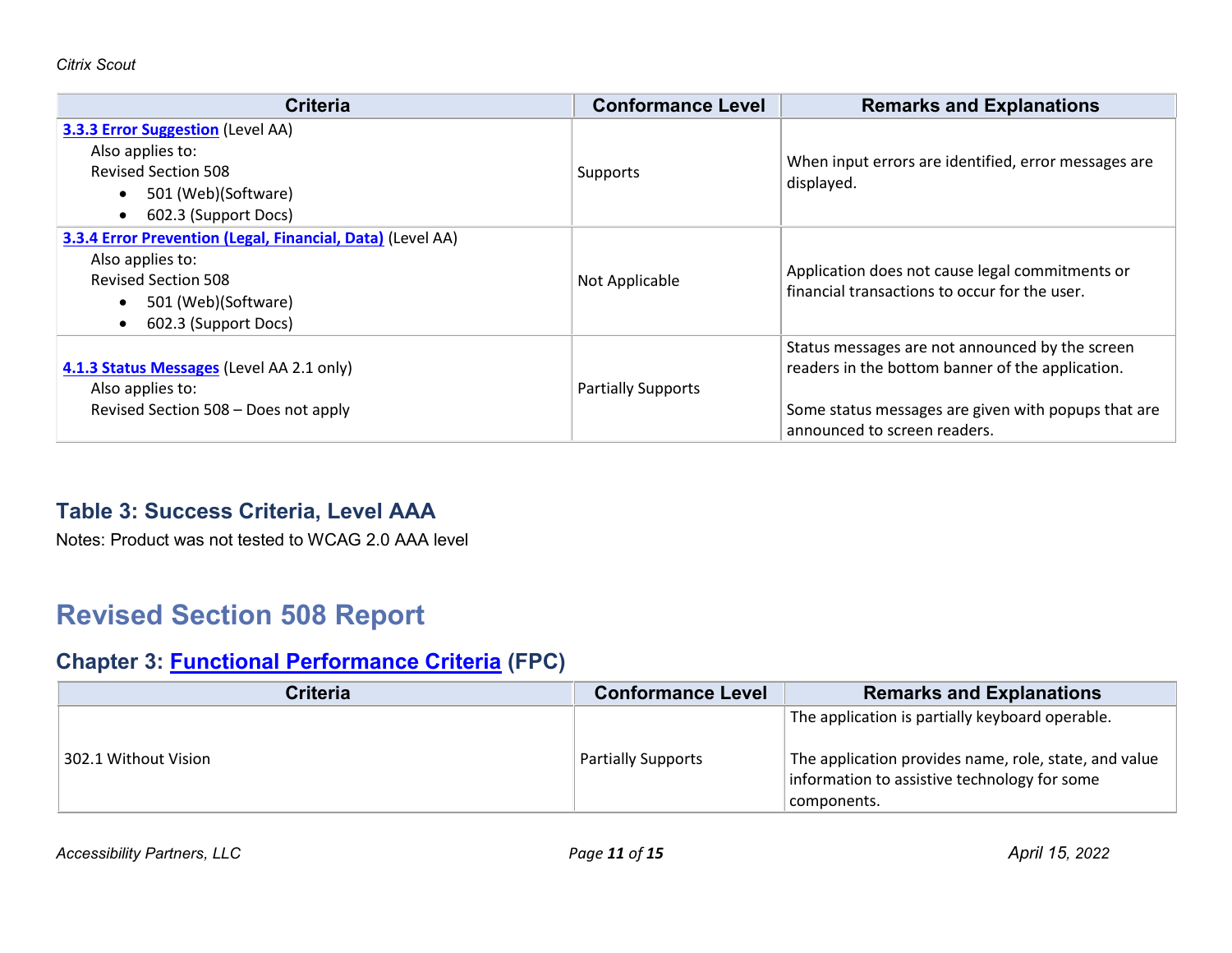| <b>Criteria</b>                                                | <b>Conformance Level</b>  | <b>Remarks and Explanations</b>                                                                                                                                                                                                                                                                            |
|----------------------------------------------------------------|---------------------------|------------------------------------------------------------------------------------------------------------------------------------------------------------------------------------------------------------------------------------------------------------------------------------------------------------|
| 302.2 With Limited Vision                                      | <b>Partially Supports</b> | The application is partially keyboard operable.<br>The application provides name, role, state, and value<br>information to assistive technology for some<br>components.<br>The application can be used by users with low visual<br>acuity when combined with screen magnification<br>assistive technology. |
| 302.3 Without Perception of Color                              | <b>Partially Supports</b> | In the application, color is not used as the sole means<br>of conveying information.<br>In the Health Check Report, color is used to identify<br>links inside a paragraph.                                                                                                                                 |
| 302.4 Without Hearing                                          | Supports                  | The application does not require user hearing.                                                                                                                                                                                                                                                             |
| 302.5 With Limited Hearing                                     | Supports                  | The application does not require user hearing.                                                                                                                                                                                                                                                             |
| 302.6 Without Speech                                           | Supports                  | The application does not require user speech.                                                                                                                                                                                                                                                              |
| 302.7 With Limited Manipulation                                | <b>Partially Supports</b> | The application is partially keyboard operable.                                                                                                                                                                                                                                                            |
| 302.8 With Limited Reach and Strength                          | <b>Partially Supports</b> | The application is partially keyboard operable.                                                                                                                                                                                                                                                            |
| 302.9 With Limited Language, Cognitive, and Learning Abilities | Supports                  |                                                                                                                                                                                                                                                                                                            |

#### **Chapter 4: [Hardware](https://www.access-board.gov/guidelines-and-standards/communications-and-it/about-the-ict-refresh/final-rule/text-of-the-standards-and-guidelines#401-general)**

Notes: This product is not hardware and therefore this section is not applicable to the product.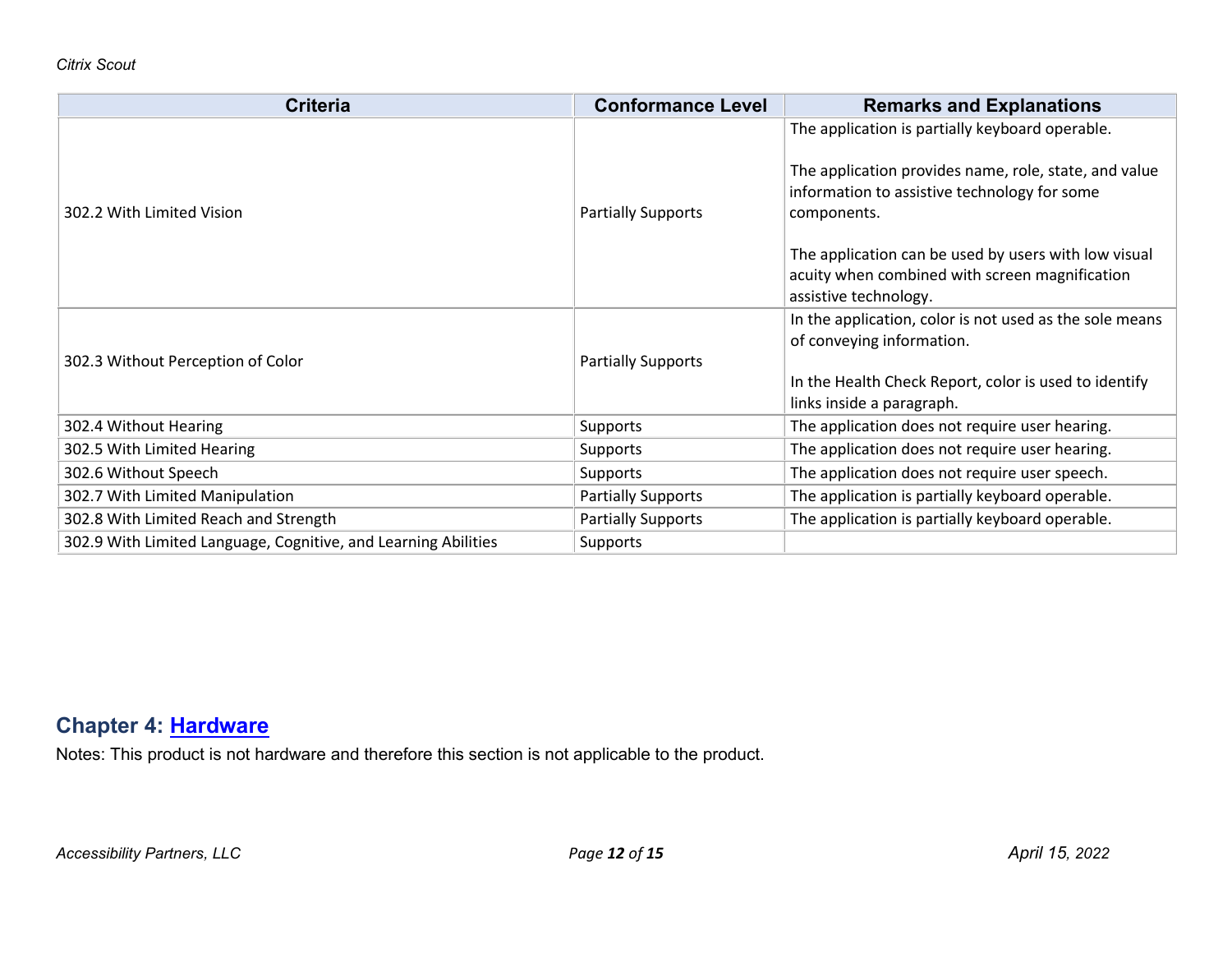## **Chapter 5: [Software](https://www.access-board.gov/guidelines-and-standards/communications-and-it/about-the-ict-refresh/final-rule/text-of-the-standards-and-guidelines#501-general)**

| <b>Criteria</b>                                       | <b>Conformance Level</b>            | <b>Remarks and Explanations</b>                                        |
|-------------------------------------------------------|-------------------------------------|------------------------------------------------------------------------|
| 501.1 Scope - Incorporation of WCAG 2.0 AA            | See WCAG 2.0 section                | See information in WCAG section                                        |
| <b>502 Interoperability with Assistive Technology</b> | Heading cell - no response required | Heading cell - no response required                                    |
| 502.2.1 User Control of Accessibility Features        | Not Applicable                      | The application is not an operating system                             |
|                                                       |                                     | (platform software).                                                   |
| 502.2.2 No Disruption of Accessibility Features       | Supports                            | The application does not interfere with operating                      |
|                                                       |                                     | system accessibility features.                                         |
| 502.3 Accessibility Services                          | Heading cell - no response required | Heading cell - no response required                                    |
|                                                       |                                     | The application provides name, role, state, and                        |
|                                                       |                                     | value information to assistive technology for some                     |
| 502.3.1 Object Information                            | <b>Partially Supports</b>           | components.                                                            |
|                                                       |                                     | The application does not provide accurate role                         |
|                                                       |                                     | information for some controls (e.g., status                            |
|                                                       |                                     | messages).                                                             |
|                                                       | Supports                            | The application can be operated by assistive                           |
| 502.3.2 Modification of Object Information            |                                     | technology.                                                            |
| 502.3.3 Row, Column, and Headers                      | Supports                            | Table headers are associated with their                                |
|                                                       |                                     | corresponding data cells.                                              |
| 502.3.4 Values                                        | Supports                            | Assistive technology can operate the user interface                    |
|                                                       |                                     | to determine values.                                                   |
| 502.3.5 Modification of Values                        | Supports                            | Assistive technology can operate the user interface                    |
|                                                       |                                     | to set values.                                                         |
| 502.3.6 Label Relationships                           | Supports                            | The application provides label information to<br>assistive technology. |
|                                                       |                                     | Parent-child relationships can be determined                           |
| 502.3.7 Hierarchical Relationships                    | Supports                            | programmatically.                                                      |
| 502.3.8 Text                                          |                                     | Assistive technology can operate the user interface                    |
|                                                       | Supports                            | to read text.                                                          |
| 502.3.9 Modification of Text                          |                                     | Assistive technology can operate the user interface                    |
|                                                       | Supports                            | to modify text.                                                        |
| 502.3.10 List of Actions                              | <b>Partially Supports</b>           | Actions on objects are programmatically available.                     |

*Accessibility Partners, LLC Page 13 of 15 April 15, 2022*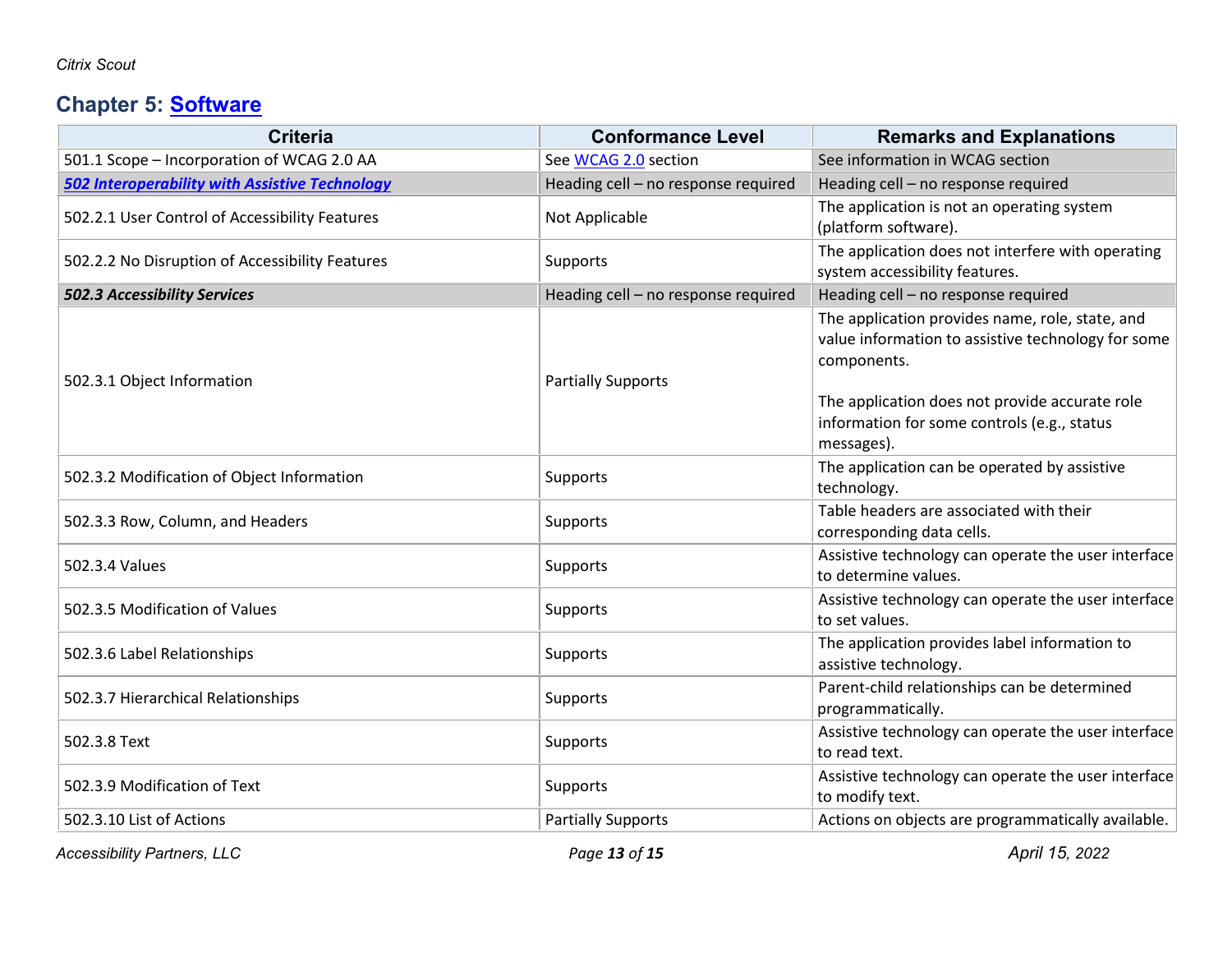| <b>Criteria</b>                                                                      | <b>Conformance Level</b>            | <b>Remarks and Explanations</b>                                                                    |
|--------------------------------------------------------------------------------------|-------------------------------------|----------------------------------------------------------------------------------------------------|
| 502.3.11 Actions on Objects                                                          | Supports                            | Actions on objects are programmatically available.                                                 |
| 502.3.12 Focus Cursor                                                                | Supports                            | Edit fields are compatible with assistive                                                          |
|                                                                                      |                                     | technology.                                                                                        |
| 502.3.13 Modification of Focus Cursor                                                | Supports                            | Edit fields are compatible with assistive<br>technology.                                           |
|                                                                                      |                                     | Controls provide change in state information to                                                    |
| 502.3.14 Event Notification                                                          | Supports                            | screen readers.                                                                                    |
| 502.4 Platform Accessibility Features                                                | Not Applicable                      | The application is not an operating system.                                                        |
| <b>503 Applications</b>                                                              | Heading cell - no response required | Heading cell - no response required                                                                |
| 503.2 User Preferences                                                               | <b>Partially Supports</b>           | Windows High Contrast settings are partially                                                       |
|                                                                                      |                                     | supported.                                                                                         |
| 503.3 Alternative User Interfaces                                                    | Not Applicable                      | The application does not provide an alternative<br>user interface and is not assistive technology. |
| 503.4 User Controls for Captions and Audio Description                               | Heading cell - no response required | Heading cell - no response required                                                                |
| 503.4.1 Caption Controls                                                             | Not Applicable                      | Multimedia is not used.                                                                            |
| 503.4.2 Audio Description Controls                                                   | Not Applicable                      | Multimedia is not used.                                                                            |
| <b>504 Authoring Tools</b>                                                           | Heading cell - no response required | Heading cell - no response required                                                                |
| 504.2 Content Creation or Editing (if not authoring tool, enter "not<br>applicable") | See WCAG 2.0 section                | See information in WCAG section                                                                    |
| 504.2.1 Preservation of Information Provided for Accessibility in                    | Not Applicable                      | Application is not an Authoring Tool.                                                              |
| <b>Format Conversion</b>                                                             |                                     |                                                                                                    |
| 504.2.2 PDF Export                                                                   | Not Applicable                      | Application is not an Authoring Tool.                                                              |
| 504.3 Prompts                                                                        | Not Applicable                      | Application is not an Authoring Tool.                                                              |
| 504.4 Templates                                                                      | Not Applicable                      | Application is not an Authoring Tool.                                                              |

## **Chapter 6: [Support Documentation and Services](https://www.access-board.gov/guidelines-and-standards/communications-and-it/about-the-ict-refresh/final-rule/text-of-the-standards-and-guidelines#601-general)**

| Criteria                         | <b>Conformance Level</b> | <b>Remarks and Explanations</b>                                           |
|----------------------------------|--------------------------|---------------------------------------------------------------------------|
| 601.1 Scope                      |                          | Heading cell – no response required   Heading cell – no response required |
| <b>602 Support Documentation</b> |                          | Heading cell – no response required   Heading cell – no response required |